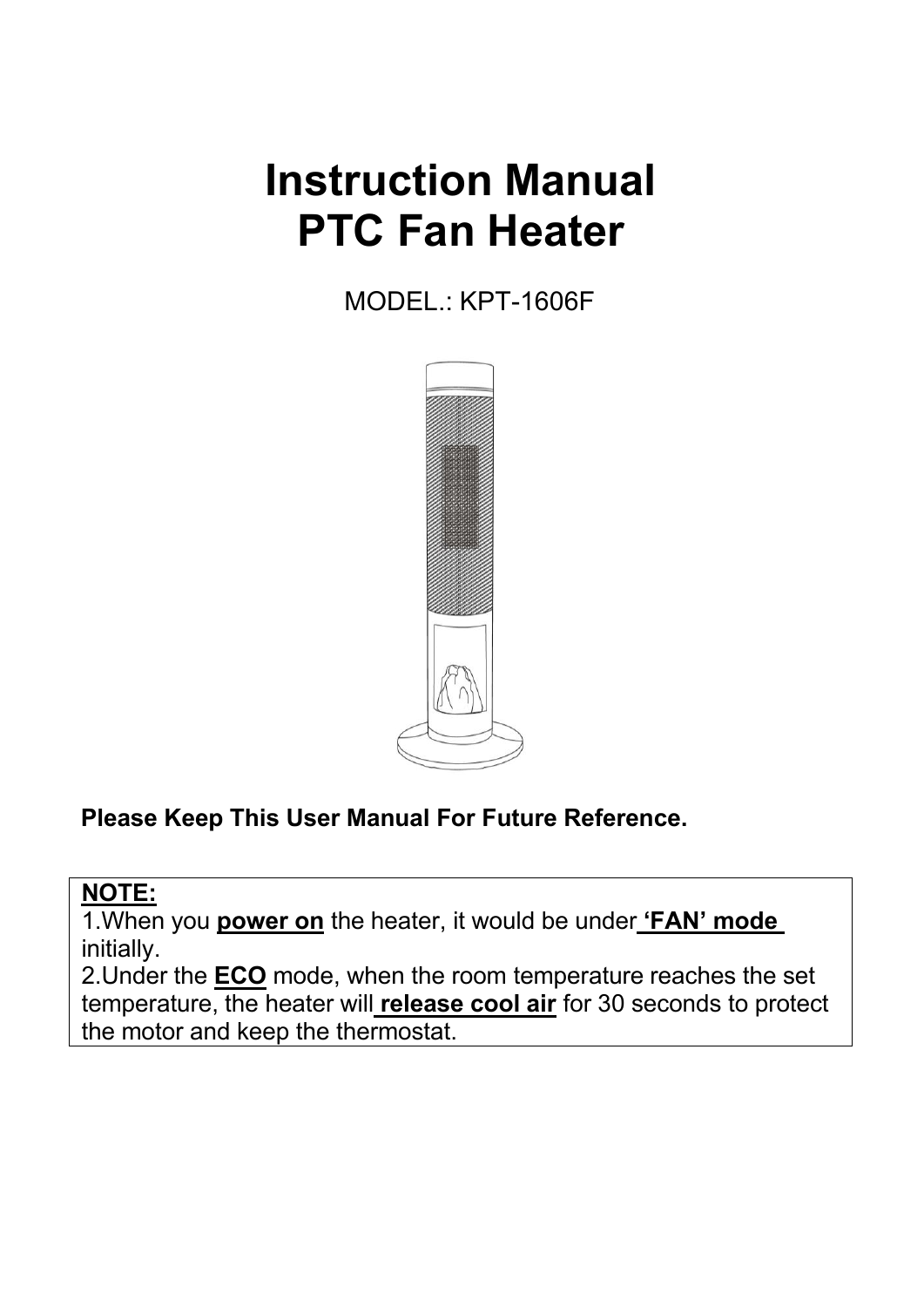## **TABLE CONTENT**

|                                                    | $\mathcal{P}$ |
|----------------------------------------------------|---------------|
|                                                    |               |
| Technical Parameters <b>communical contracts</b> 3 |               |
|                                                    |               |
|                                                    |               |
|                                                    |               |
|                                                    |               |
|                                                    |               |
|                                                    |               |
|                                                    |               |
|                                                    |               |
|                                                    |               |
|                                                    |               |
|                                                    |               |

<span id="page-1-0"></span>FUNCTIONAL FEATURE<br>This heater was inspired by some customers who would like the flame,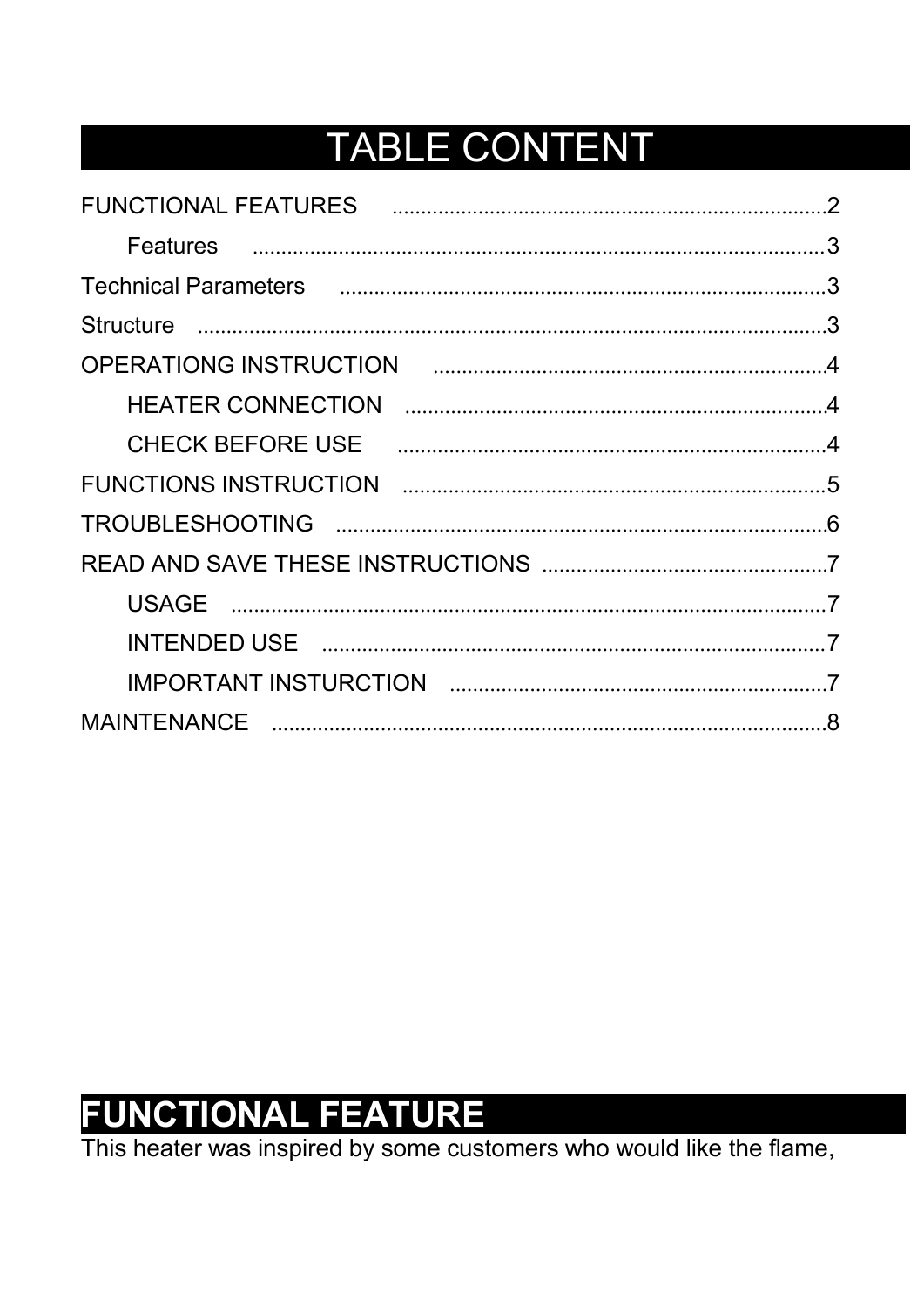<span id="page-2-0"></span>and we would like to provide a different visual experience to these customers and satisfy their particular needs. Our professional technical staffs adopted 3D simulated technology to create the ceramic heaters for room/office use.

#### **Features**

- Realistic LED 3D Flame Effect
- FOUR MODE: FAN LOW (1000W) HIGH (1500W) ECO MODE (AUTO HEATING)
- PTC Forced Air Circulation
- Safety TIP-over Cutoff Switch
- Safety Overheat Protection
- <span id="page-2-1"></span>120V A.C./60Hz

#### **NOTE:**

Under the AUTO HEARING mode, By **increasing/decreasing** temperature to set your ideal temperature. Additionally, when the room temperature reaches the set temperature, the heater will **release cool air** for 30 seconds to protect the motor and keep the thermostat.

### <span id="page-2-2"></span>**Technical Parameters**

| <b>Model</b>        | Voltage | ·reauencv | Current | Power        |
|---------------------|---------|-----------|---------|--------------|
| <b>VDT</b><br>1606F | 20V     |           | 2.5A    | VOC.<br>' 51 |

### **Structure**

**Control panel** (on the top)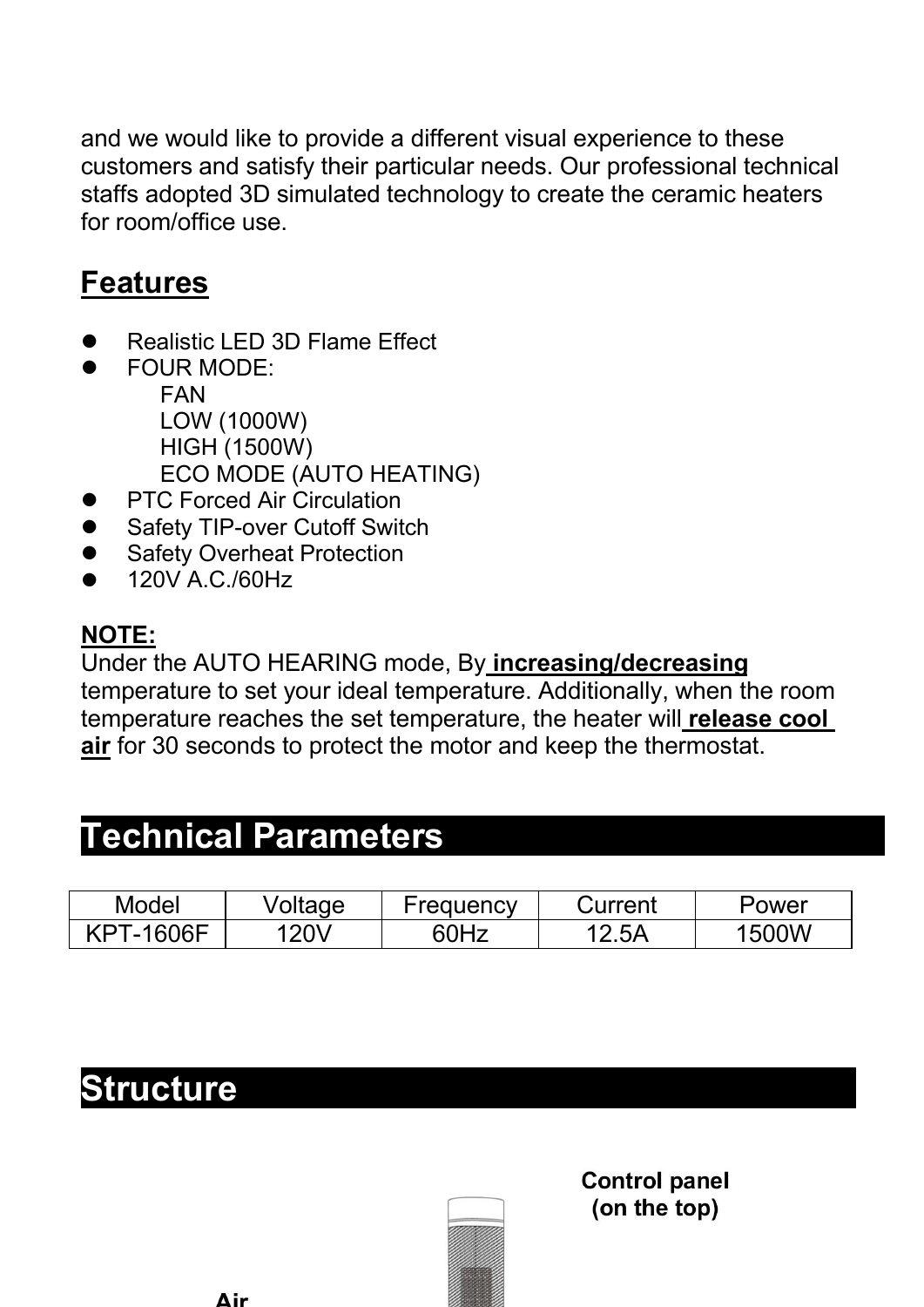<span id="page-3-1"></span><span id="page-3-0"></span>

## <span id="page-3-2"></span>**HEATER CONNECTION**

Insert the plug into a 120V~60Hz socket.

## **CHECK BEFORE USE**

Attentively, you should make sure that the **'Power Switch'** on the motor **BACK** was turned on. Then, touching the control panel with your finger or use the remote control.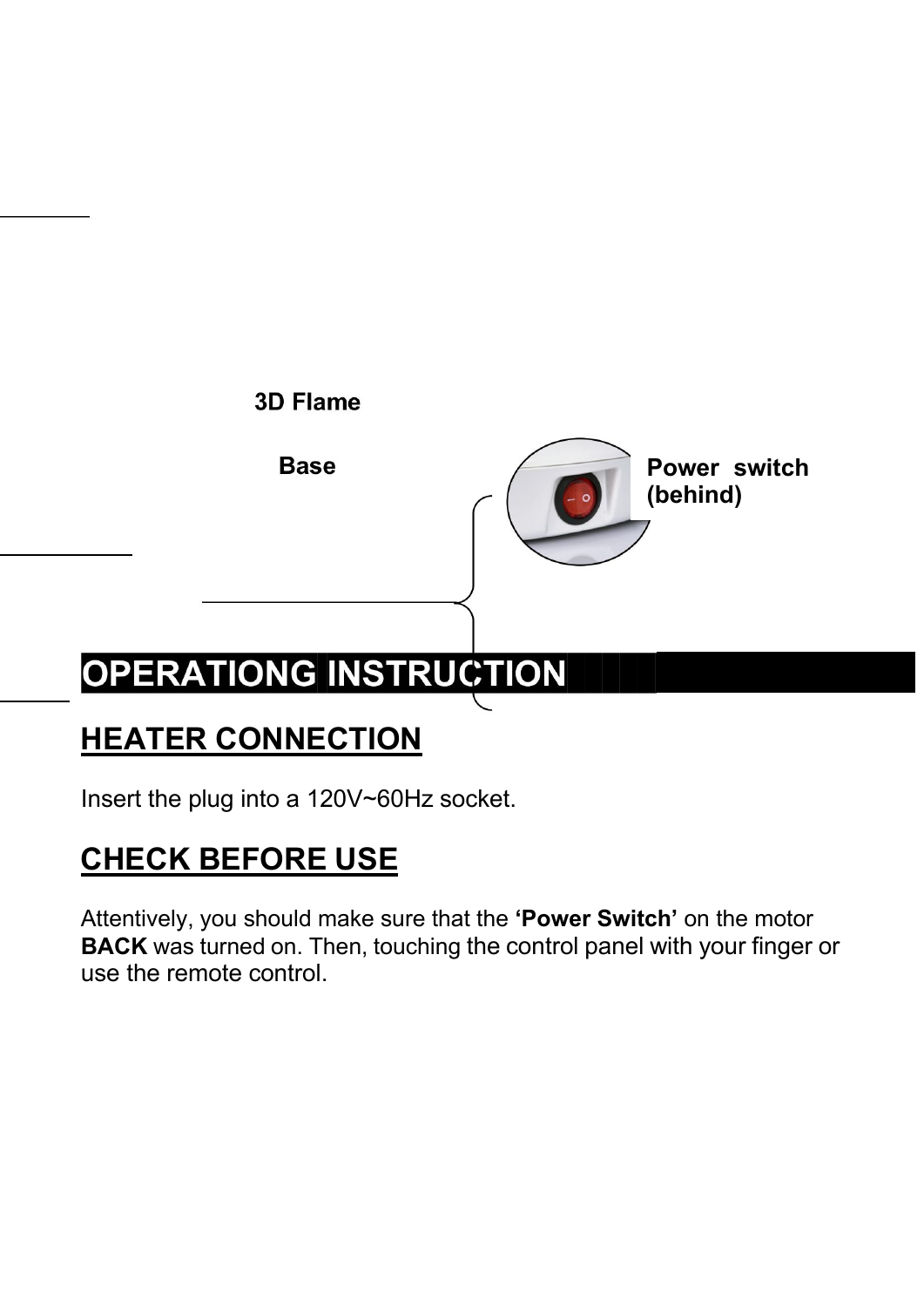

## <span id="page-4-0"></span>**FUNCTIONS INSTRUCTION**

**1. FAN FUCTION**: After you power on the heater, it should be under the 'FAN' mode. You should click the 'MODE' to change to the heating function.

#### **2.HEATING FUCTIONS**:

Clicking the 'MODE' to change the heating functions:

- Low Heat (1000 watts)
- High Heat (1500 watts)
- AUT. Heat :

By **increasing/decreasing temperature** to set your ideal temperature. Additionally, when the room temperature reaches the set temperature, the heater will release cool air for **30** seconds to protect the motor and keep the thermostat.

**3. TIMER**: Set the working time of the machine, the maximum timer is 12 hours, each press increase on the timer increases 1 hour. The digital tube displays the set timer: 1-2-3-4-5-6-7-8-9-10-11-12.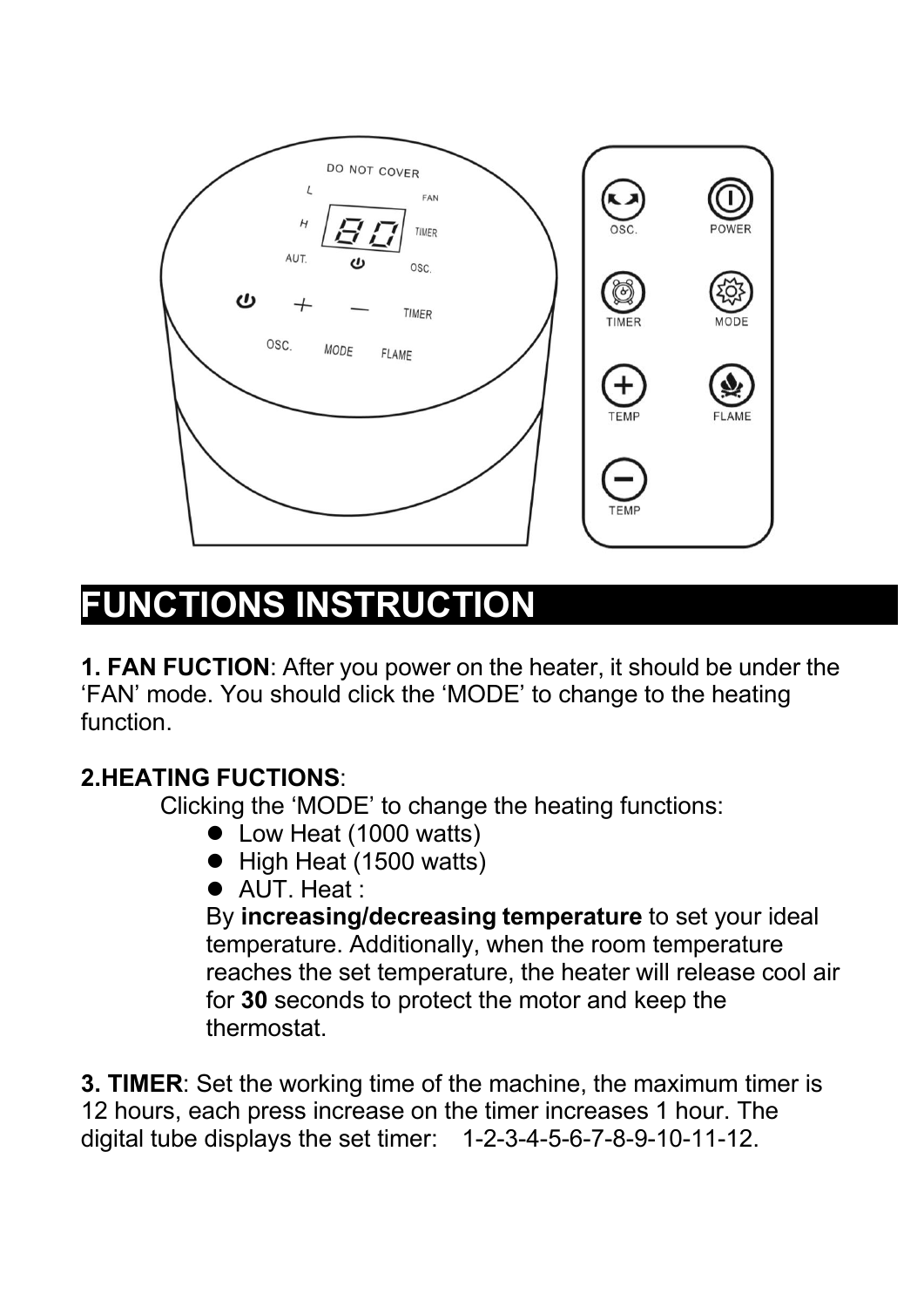**4. OSC.**: Control the oscillating feature to get wide warm.

**5. 3D FLAME:** control the power of the flame. The flame will light up automatically after the heater is power on.

<span id="page-5-0"></span>**6. SHUT DOWN:** After 3 minutes of no operation, the screen goes out. When you **power off** the heater, it will release cool air for **30 seconds** to cool down the motor to get the overheat protection.

## **TROUBLESHOOTING**

| <b>Problems</b>                                                                     | <b>Possible Cause</b>                                                                                                                    | <b>Solutions</b>                                                                                                                                               |
|-------------------------------------------------------------------------------------|------------------------------------------------------------------------------------------------------------------------------------------|----------------------------------------------------------------------------------------------------------------------------------------------------------------|
| Why does the heater<br>is releasing cool air<br>when the heater is<br>powered on?   | The initial function is<br>'FAN' function when<br>you power on the<br>machine. Your should<br>press 'MODE' to get<br>'HEATING' function. | Pressing 'MODE' to<br>change to 'HEATING'<br>function.                                                                                                         |
| Why we cannot<br>adjust the<br>temperature when we<br>under the<br>'LOW/HIGH' mode? |                                                                                                                                          | You only can adjust<br>the temperature<br>under the AUT.<br>mode.                                                                                              |
| Why does it release<br>cool air when the<br>heater reach the set<br>temperature?    |                                                                                                                                          | When the heater<br>reaches the set<br>temperature, it will<br>release cool air to<br>protect the motor and<br>keep thermostat. It<br>would last 30<br>seconds. |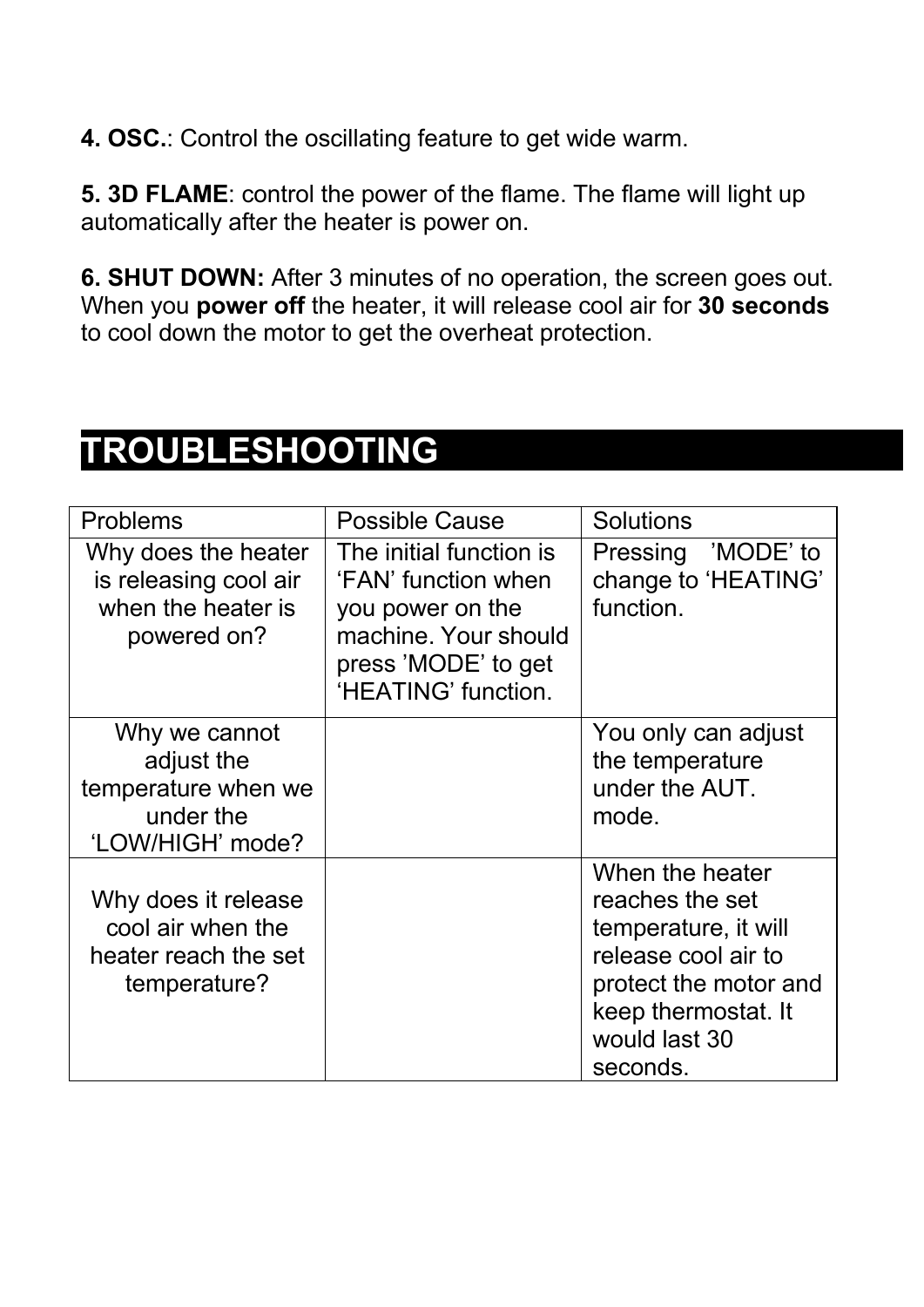# <span id="page-6-1"></span><span id="page-6-0"></span>**READ AND SAVE THESE INSTRUCTIONS**

## **USAGE**

<span id="page-6-2"></span>Always operate the heater in the upright position following all instructions and recommendations listed in this manual.

## **INTENDED USE**

This product is intended for indoor residential and office use only, not for industrial or other commercial applications. Use only with electrical wiring that is in good working order and that meets applicable codes and ordinances. If you have any questions about whether your wiring is adequate, consult a qualified electrician.

<span id="page-6-3"></span>While using your heater, you should follow the IMPORTANT INSTRUCTIONS listed below. As part of those instructions, we have used the word '**WARNING**' to indicate the level of hazard: **WARNING** indicates a hazard which, if not avoided, could result in injury or death.

## **IMPORTANT INSTURCTION**

- 1. The current-voltage of the product is 120V~ frequency 60Hz. Please check the power supply before use. Please choose 125V~16A or above socket and wire, make sure the socket and plug in good condition.
- 2. Do not use in the vicinity of inflammable and explosive articles.Do not work in front of furniture, curtains, or other materials. Avoid overheating of the heater.
- 3. The heater shall not be installed directly under the fixed power socket.
- 4. **WARNING:** Do not insert foreign bodies into the inlet and outlet. Be careful with the **children**.
- 5. Do not touch the high-temperature parts of the air outlet during use.
- 6. After use, please turn off the power switch and keep the cold air running for 30 seconds to 1 minute to protect the internal